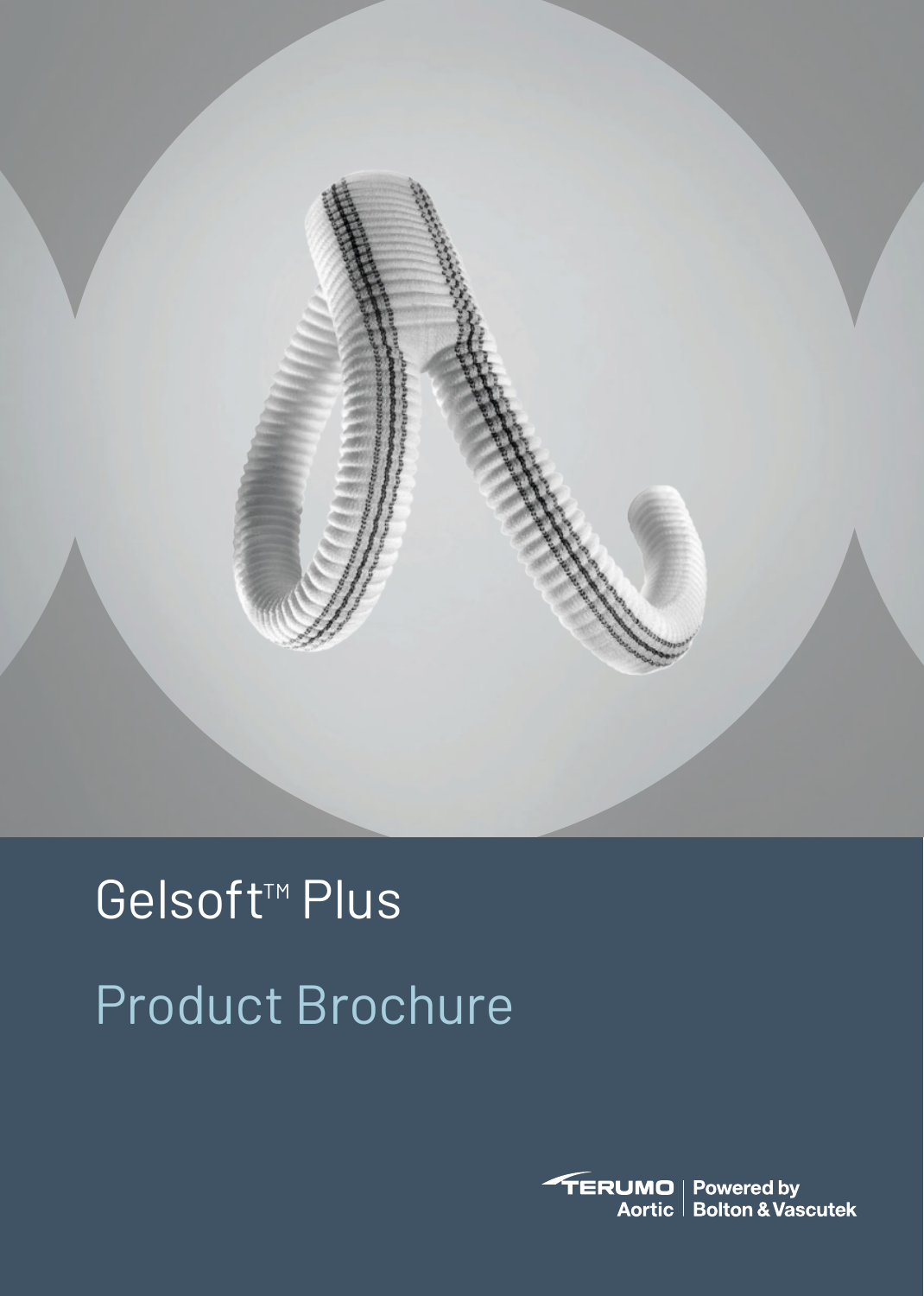#### The world's ONLY dilatation resistant, gelatin sealed, Köper knitted polyester vascular graft

- Innovative Köper knitted structure offers:
	- dramatically reduced dilatation
	- superb handling
- Unique Rifampicin ionic bonding option
- Comprehensive range includes supported designs

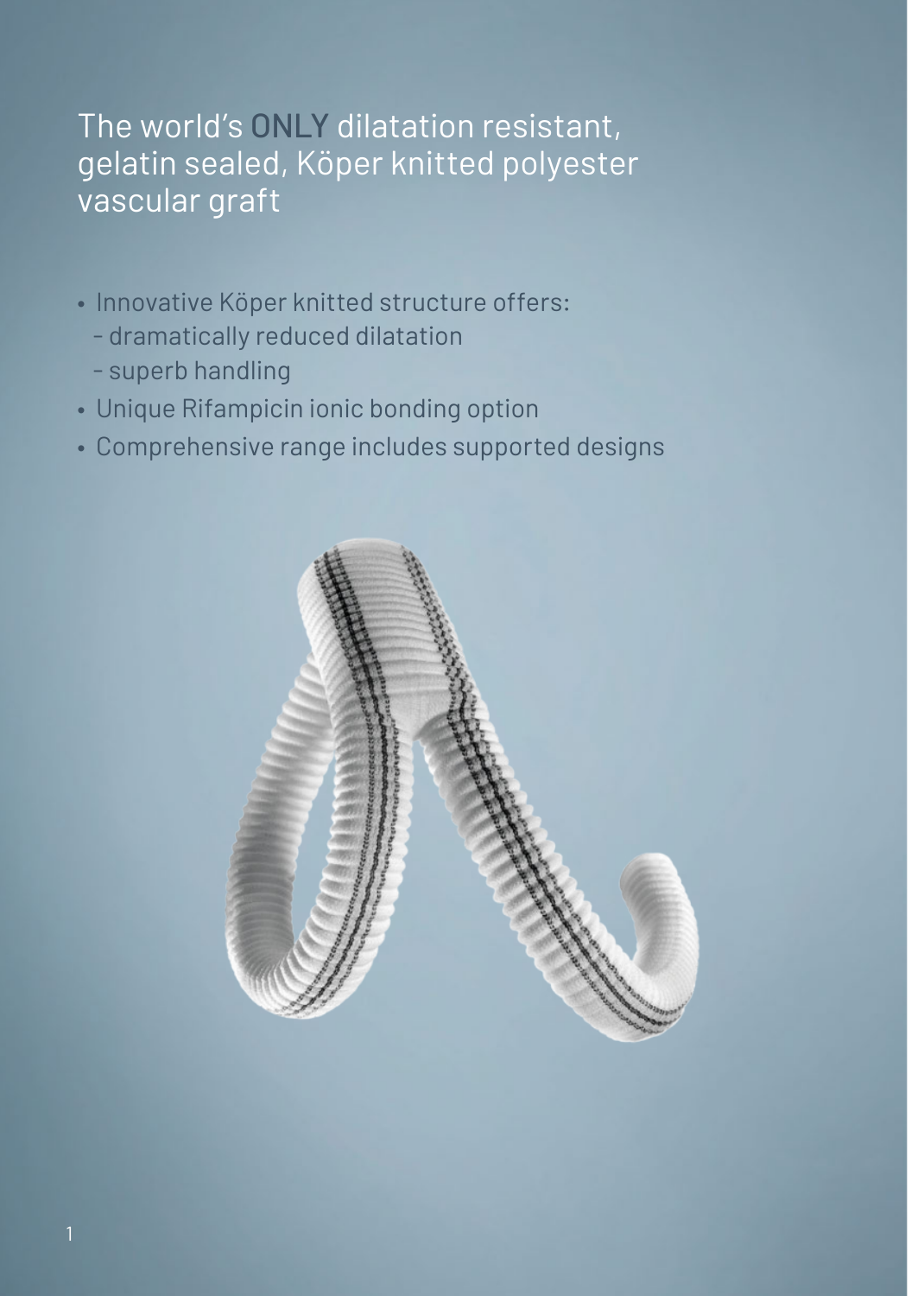#### Dramatically Reduced Dilatation

Fact

Warp knitted graft dilatation may be associated with an increased incidence of false aneurysms $1, 2, 3$ 

Köper knitted Gelsoft™ Plus dramatically reduces dilatation $4, 5$ 



Gelsoft™ Plus exhibits dramatically reduced dilatation compared to conventional warp knitted grafts 4,5



80 beats/minute)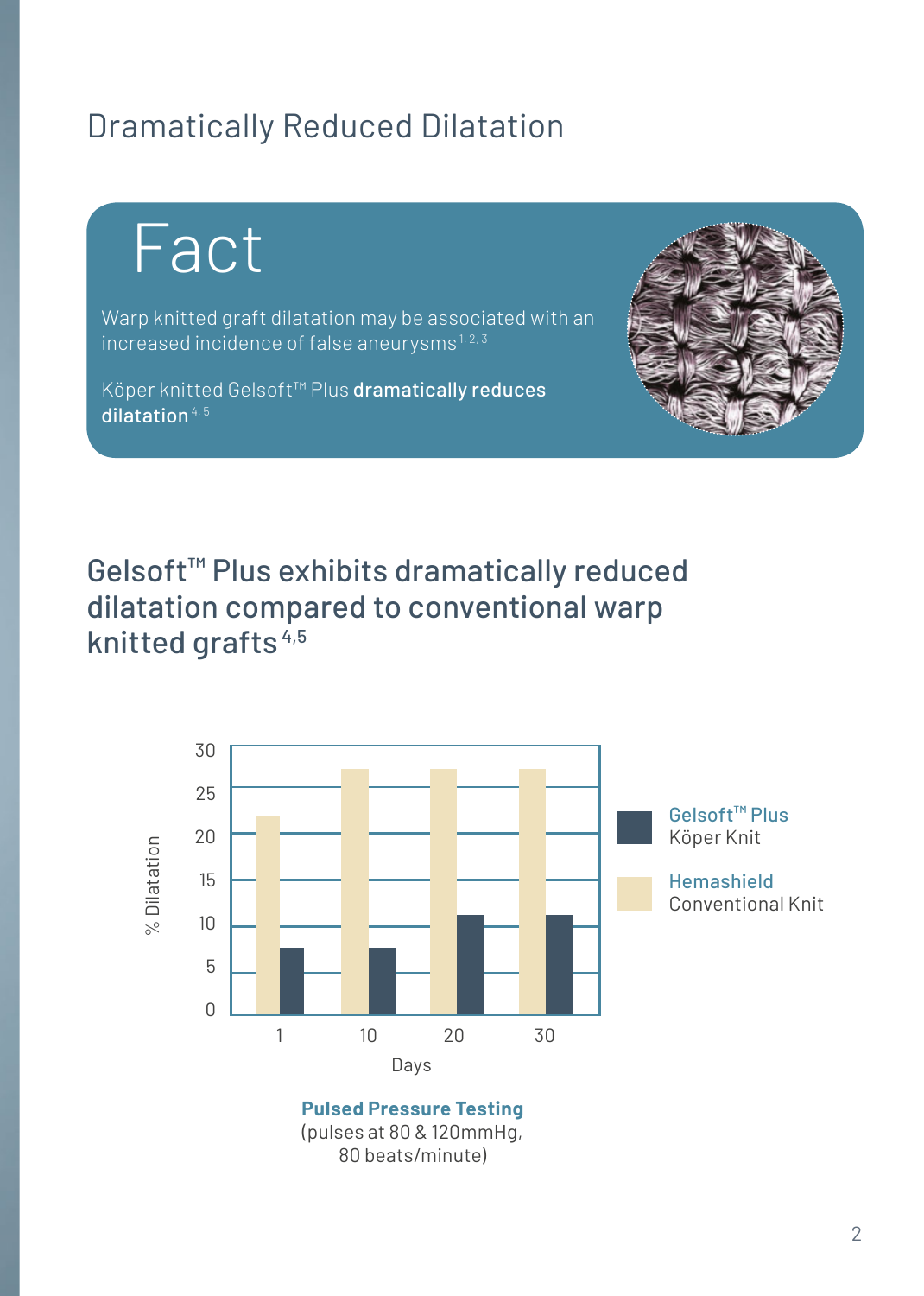#### Unique Rifampicin Ionic Bonding Option

## Fact

Prosthetic graft infection is one of the most dreaded complications of vascular surgery 6

Gelatin impregnated grafts, when bonded to Rifampicin minimise the possibility of graft infection and related phenomena<sup>7</sup>



Rifampicin bonded grafts are,

**"** ... significantly more resistant to bacteremic infection than are silver/ collagen coated polyester grafts ... **"** <sup>8</sup>

| <b>Graft Type</b>                                          | <b>Infected Grafts</b> |
|------------------------------------------------------------|------------------------|
| Gelsoft <sup>™</sup> Plus Gelatin Sealed                   | 3/3                    |
| InterGard™ Collagen Coated                                 | 3/3                    |
| Gelsoft <sup>™</sup> Plus Gelatin Sealed Rifampicin Bonded | 0/6                    |
| InterGard Silver <sup>™</sup> / Collagen Coated            | $5/6*$                 |

\* P<0.01 versus gelatin sealed Rifampicin bonded grafts

Rifampicin bonding to Terumo Aortic's unique modified gelatin has CE Dossier approval<sup>9</sup> and is backed by over 35 publications and 10 years' experience. Publications available on request.

Rifampicin bonding to gelatin sealed grafts not approved for use in Canada.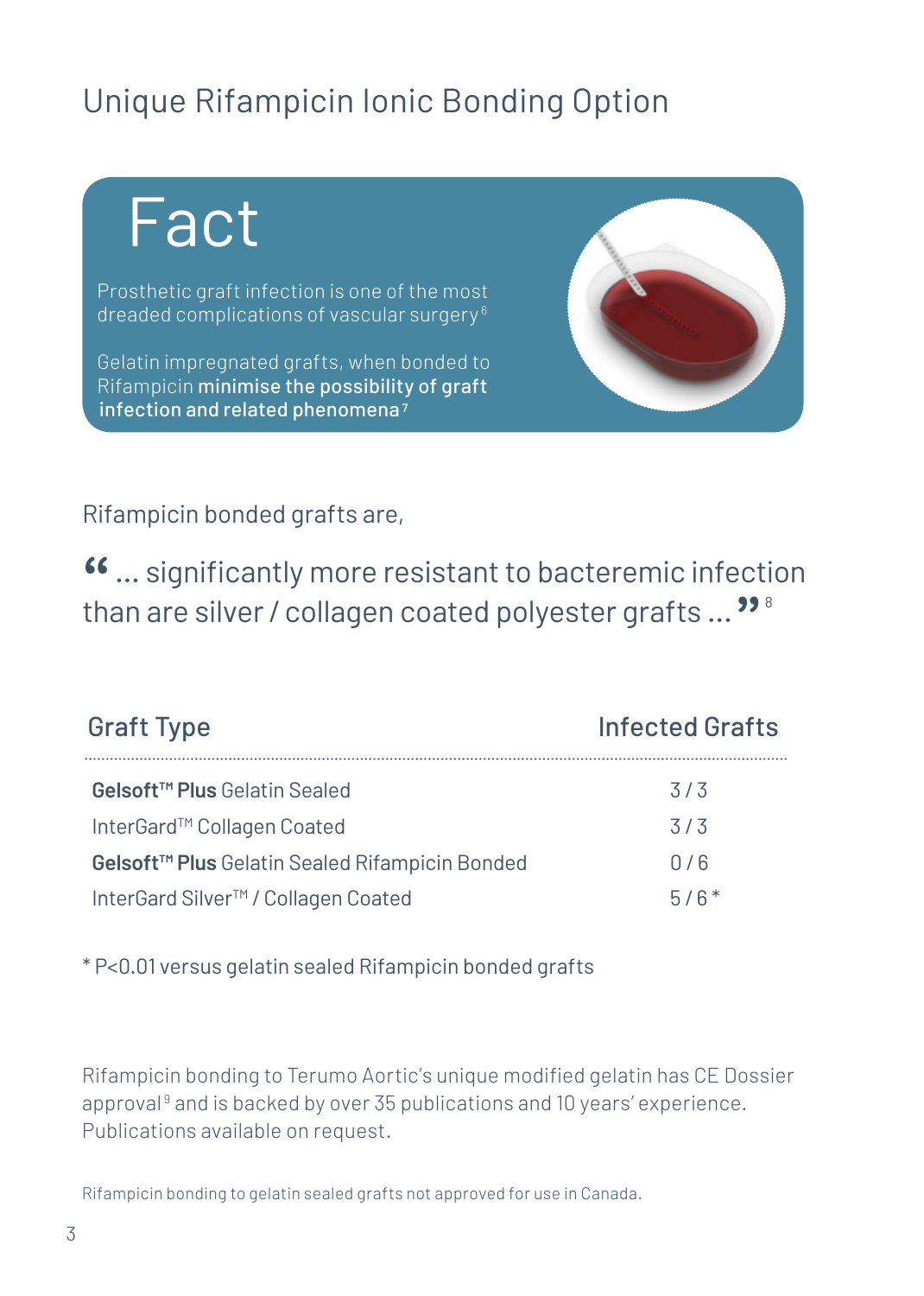#### Innovative Equi-Flo™ with Bifurcated Flowsplitter



#### Unique Equi-Flo<sup>™</sup> axillo-bifemoral design provides,

- Equal flow to both legs<sup>11</sup>
- Significantly improved primary patency compared with  $90^{\rm o}$  angled designs (p<0.0001) $^{\rm 10}$



Primary patency after 2 years' follow up

A full range of externally supported Straights, Femoro-Femoral and 90° angled Axillo-Bifemoral grafts are also available.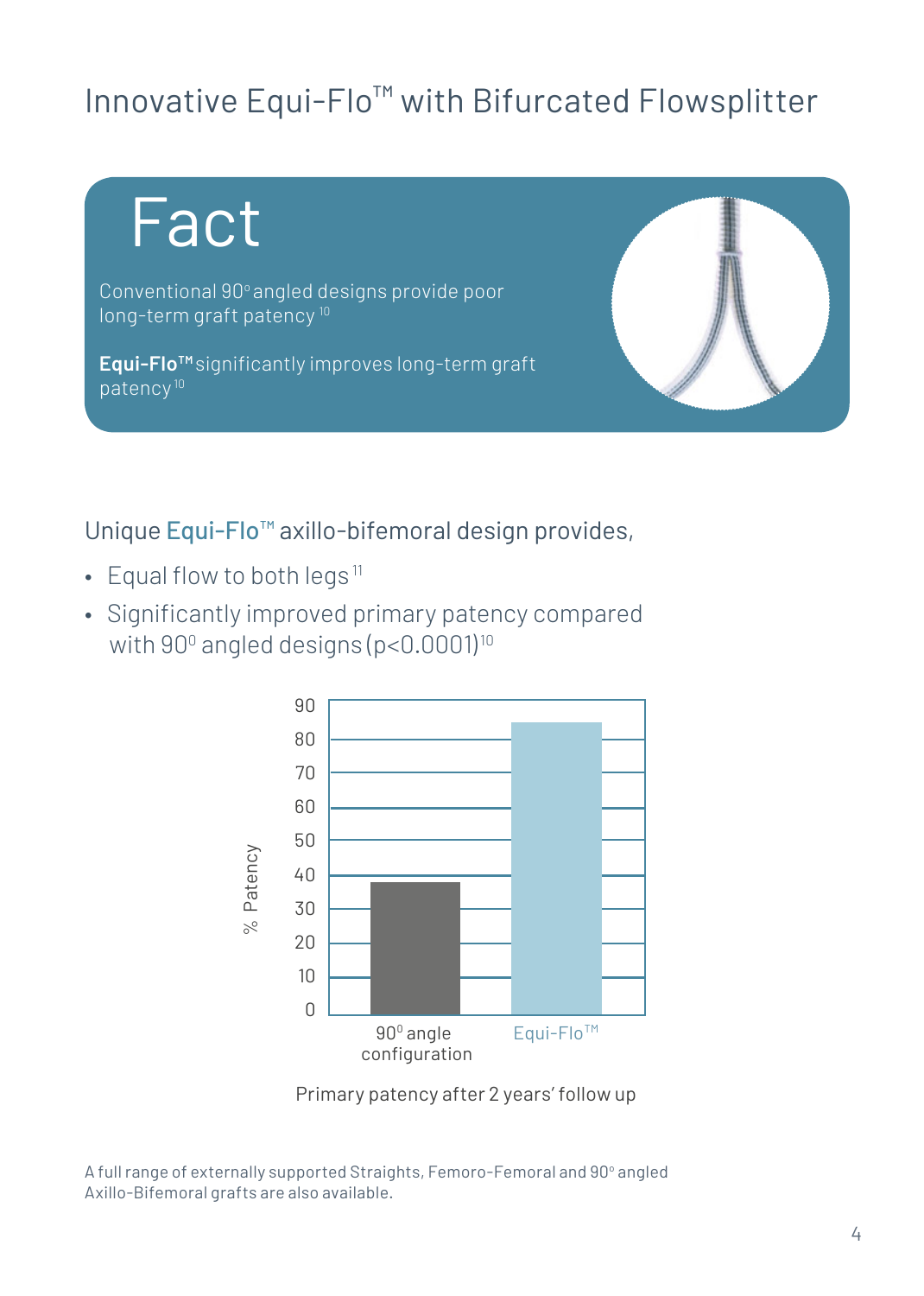## Product Ordering Information

#### **Straights**

| Straights                 |                               |                                   |  |
|---------------------------|-------------------------------|-----------------------------------|--|
| BORE<br><b>SIZE</b><br>mm | USABLE<br><b>LENGTH</b><br>cm | <b>CATALOGUE</b><br><b>NUMBER</b> |  |
| 6                         | 15                            | 631506P                           |  |
| 6                         | 30                            | 633006P                           |  |
| 6                         | 40                            | 634006P                           |  |
| 6                         | 60                            | 636006P                           |  |
| 7                         | 15                            | 631507P                           |  |
| 7                         | 30                            | 633007P                           |  |
| 7                         | 40                            | 634007P                           |  |
| 7                         | 60                            | 636007P                           |  |
| 8                         | 15                            | 631508P                           |  |
| 8                         | 30                            | 633008P                           |  |
| 8                         | 40                            | 634008P                           |  |
| 8                         | 60                            | 636008P                           |  |
| 10                        | 15                            | 631510P                           |  |
| 10                        | 30                            | 633010P                           |  |
| 10                        | 60                            | 636010P                           |  |
| 12                        | 15                            | 631512P                           |  |
| 12                        | 30                            | 633012P                           |  |
| 12                        | 60                            | 636012P                           |  |
| 14                        | 15                            | 631514P                           |  |
| $14^{-}$                  | 30                            | 633014P                           |  |
| 14                        | 60                            | 636014P                           |  |
| 16                        | 15                            | 631516P                           |  |
| 16                        | 30                            | 633016P                           |  |
| 16                        | 60                            | 636016P                           |  |
| 18                        | 12.5                          | 631218P                           |  |
| 18                        | 25                            | 632518P                           |  |
| 18                        | 50                            | 635018P                           |  |
| 20                        | 12.5                          | 631220P                           |  |
| 20                        | 25                            | 632520P                           |  |
| 20                        | 50                            | 635020P                           |  |
| 22                        | 12.5                          | 631222P                           |  |
| 22                        | $\overline{25}$               | 632522P                           |  |
| 22                        | 50                            | 635022P                           |  |
| 24                        | 12.5                          | 631224P                           |  |
| 24                        | $\overline{25}$               | 632524P                           |  |
| $\overline{24}$           | 50                            | 635024P                           |  |

#### Axillo-Femoral Straights

| <b>BORE</b><br><b>SIZE</b><br>mm | USABLE<br>LENGTH<br>cm | CATALOGUE<br><b>NUMBER</b> |
|----------------------------------|------------------------|----------------------------|
| Я                                | 100                    | 640008P                    |
| 10                               | 100                    | 640010P                    |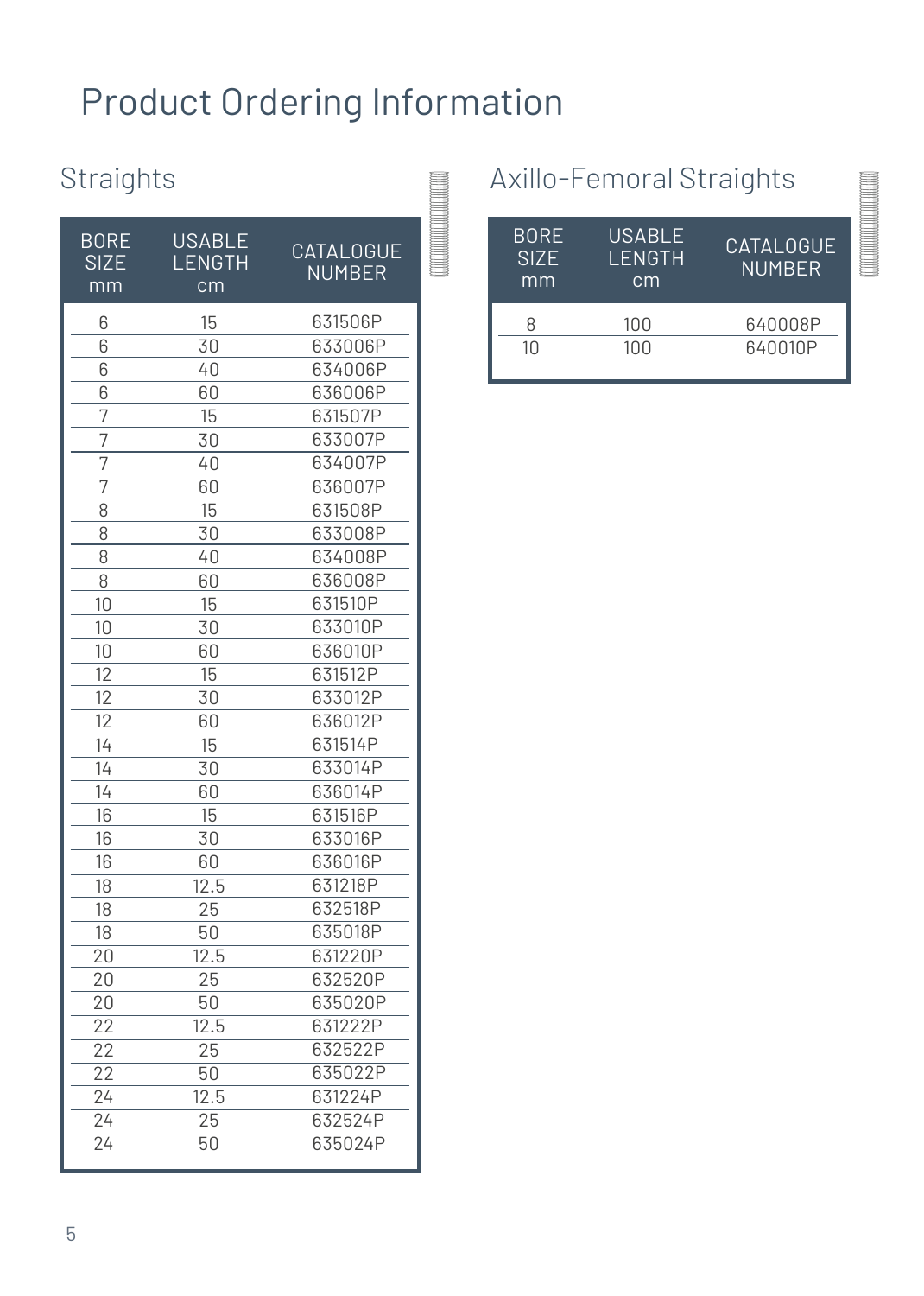### Product Ordering Information

#### **Bifurcates**

| BITURCATES                       |                               |                                |  |
|----------------------------------|-------------------------------|--------------------------------|--|
| <b>BORE</b><br><b>SIZE</b><br>mm | <b>USABLE</b><br>LENGTH<br>cm | <b>CAT</b><br>N <sub>0</sub> . |  |
| $12 \times 6$                    | 45                            | 631206P                        |  |
| $14 \times 7$                    | 45                            | 631407P                        |  |
| $16 \times 8$                    | 45                            | 631608P                        |  |
| $18 \times 9$                    | 45                            | 631809P                        |  |
| $20 \times 10$                   | 45                            | 632010P                        |  |
| $22 \times 11$                   | 45                            | 632211P                        |  |
| $24 \times 12$                   | 45                            | 632412P                        |  |

#### ERS Equi-Flo<sup>™</sup>

axillo-bifemoral bifurcate with extended support

| <b>BORE</b><br>SI <sub>7</sub> F<br>mm | <b>USABLE</b><br>I FNGTH<br>cm | SUPPORTED<br><b>I FNGTH</b><br>cm | <b>CAT</b><br>NO. |
|----------------------------------------|--------------------------------|-----------------------------------|-------------------|
| 8x7                                    | 90×40                          | 32x25x7                           | 690807AP          |
| 10x8                                   | 90x40                          | 35x25x7                           | 691008AP          |

#### ERS Straights

|                                  | Lite ou aigulto<br>(peelable support) |                                         |                   |  |
|----------------------------------|---------------------------------------|-----------------------------------------|-------------------|--|
| <b>BORE</b><br><b>SIZE</b><br>mm | <b>USABLE</b><br><b>LENGTH</b><br>cm  | <b>SUPPORTED</b><br><b>LENGTH</b><br>cm | <b>CAT</b><br>NO. |  |
| 6                                | 75                                    | 60                                      | 670006P           |  |
| 8                                | 75                                    | 60                                      | 670008P           |  |
| 8                                | 100                                   | 85                                      | 680008P           |  |
| 10                               | 75                                    | 60                                      | 670010P           |  |
| 10                               | 100                                   | 85                                      | 680010P           |  |

|                                  | 90o angle with 60cm branch | ERS Axillo-Bifemorals            |                    |  |
|----------------------------------|----------------------------|----------------------------------|--------------------|--|
| <b>BORE</b><br><b>SIZE</b><br>mm | USABLE<br>LENGTH<br>cm     | <b>SUPPORTED</b><br>LENGTH<br>cm | <b>CAT</b><br>NO.  |  |
| 8x8<br>$10\times10$              | 100×60<br>100x60           | 40<br>40                         | 690808P<br>691010P |  |

#### ERS Femoro-Femorals

|                                  |                               | E RO FEINOLO-FEINOLAIS                  |                   |  |
|----------------------------------|-------------------------------|-----------------------------------------|-------------------|--|
| <b>BORE</b><br><b>SIZE</b><br>mm | <b>USABLE</b><br>LENGTH<br>cm | <b>SUPPORTED</b><br><b>LENGTH</b><br>cm | <b>CAT</b><br>NO. |  |
| 6                                | 30                            | 10                                      | 673006P           |  |
| 8                                | 30                            | 10                                      | 673008P           |  |
| 6                                | 40                            | 20                                      | 674006P           |  |
| 8                                | 40                            | 20                                      | 674008P           |  |